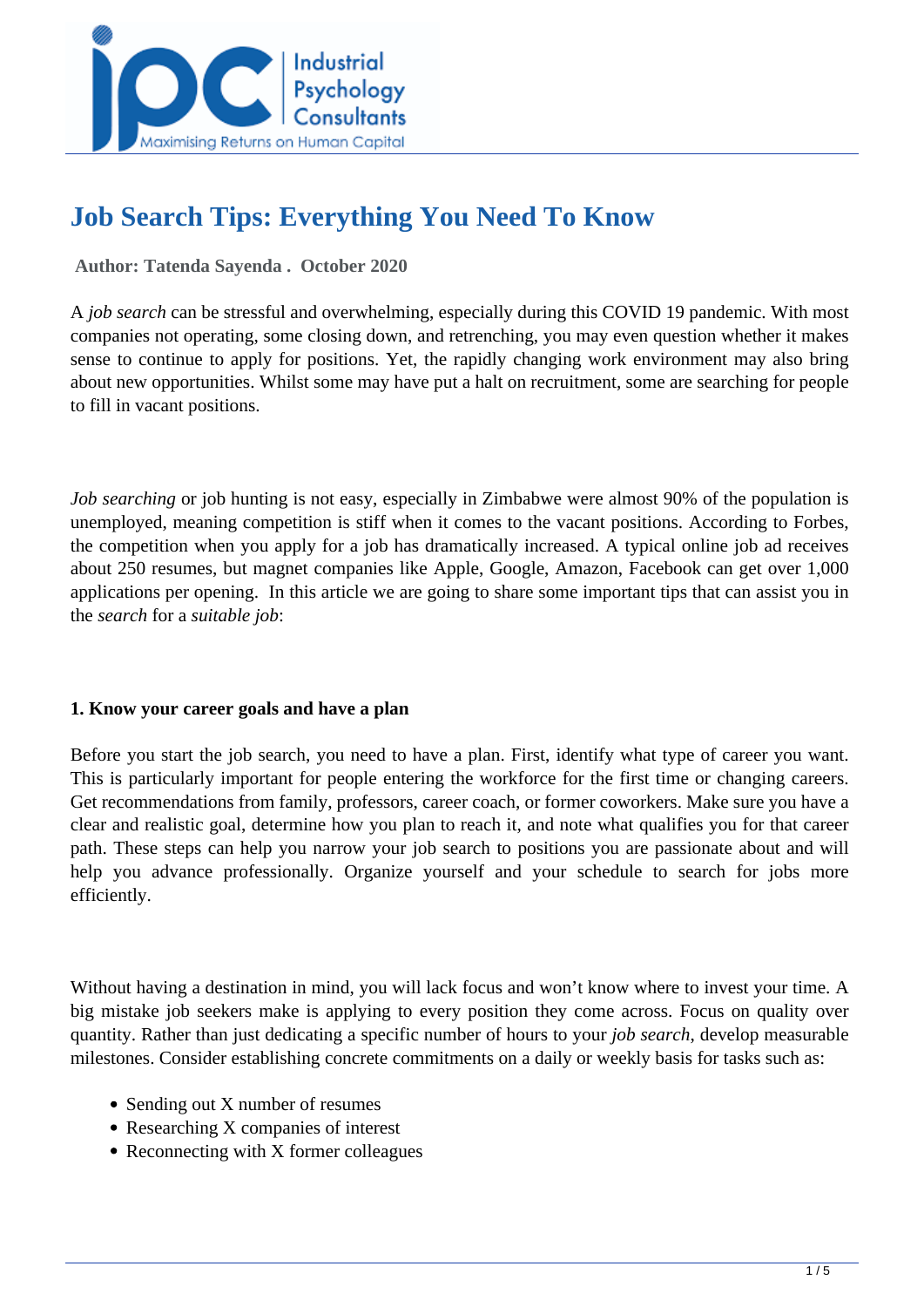

Take small steps and be consistent in your efforts.

#### **2. Create a winning CV**

With so much competition for jobs out there, you must make sure you stand out amongst the crowd. That being said your CV must be able to attract the attention of the recruiter as soon as they lay their eyes on it. When you apply for a job via an online application process, likely, your resume will first be screened by an applicant tracking system and then (assuming you make this first cut) move onto human eyeballs. Your CV must be simple enough for both the computer and the human to quickly connect their "Here's what we're looking for" to your "Here's what you can walk through our doors and deliver." [Here is the basic guide to creating a winning CV.](../articles/A-Basic-Guide-On-How-To-Write-A-CV)

Your CV must be evidence-based showing that you have the requisite skills required by the job. List your achievements, use facts and figures to outline your achievements. Employers believe if you have made significant accomplishments in the past, you are likely to do the same for them (Ryan, 2020). Pay attention to the job ad and highlight the specific skills and experience that the employer wants, use evidence to highlight your expertise in the required areas. Your CV has to evoke the desire to meet you! A typical recruiter spends just 20 - 30 seconds reviewing your CV and immediately decides if you qualify or not, so your CV has attracted the right attention. [Here are the words not to put into your CV.](../articles/How-To-Do-Well-In-That-Virtual-Job-Interview)

## **3. Network regularly**

The job you want may not be advertised at all. Networking leads to information and job leads, often before a formal job description is created or a job announced. According to Forbes Magazine, networking has been and still is the best way to land a new job. 70% of all jobs are never advertised. Begin by making a list of people you can ask for help. Look

at friends, neighbors, colleagues, and LinkedIn connections. Next, know the job you want and reach out to your network, asking for help. Using your contacts to ask for referrals to hiring managers, HR, or a recruiter pays off. According to the Career Pivot, referrals have a 50% chance of getting an interview, whereas others with no connections have only a 3%. Referrals are only 7% of the applicants, but Jobvite reports that 40% of new hires come from the referral pool.

Professional networking opens many doors in the form of career advice, lasting relationships and even landing your dream role. "I had to get over the feeling that it would be self-centered and unseemly to put myself out there in the media. I realized that my visibility is good for my company and the image of women in the business world in general. Seeing my media presence as a way to support my colleagues and other professional women freed me to take action and embrace connections I didn't formerly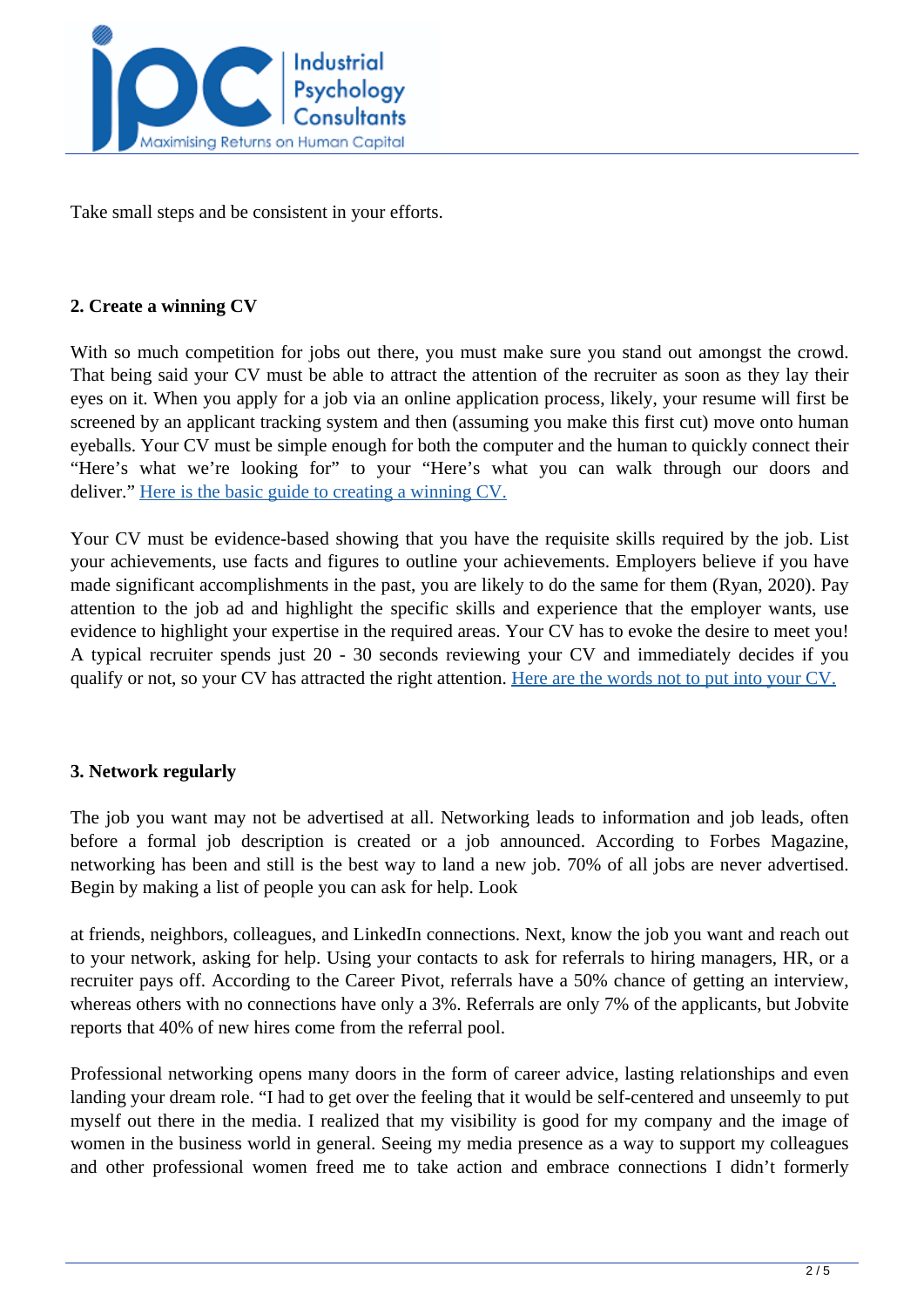

cultivate." Andrea Stairs, Managing Director of eBay Canada

## **4. Establish yourself on Social Media**

Your social media accounts reveal a lot about you and prospective employers are likely to seek that information out, looking for clues about your qualifications for the job or your fit with the corporate culture based on what you post online. According to a national Harris Poll survey on behalf of CareerBuilder, nearly half of hiring managers who use social media to screen candidates have found something that caused them to take someone out of the running for a job. The worst social media offenses? Provocative or inappropriate photos, videos, or information (46 percent) and information about drinking or using drugs (43 percent). [Here are the things you should never do on social media if](../articles/Things-You-Should-Never-Do-On-Social-Media-If-You-Want-To-Land-Your-Dream-Job) [you want to land your dream job.](../articles/Things-You-Should-Never-Do-On-Social-Media-If-You-Want-To-Land-Your-Dream-Job) 

So, should you just lock down your social media profile? No. The CareerBuilder survey also found that a third of hiring managers who screen using social media found something on social that caused them to hire a candidate. (Newberry, 2017)

## **5. Harness the power of LinkedIn**

LinkedIn is a crucial component of any *job search*. About 95% of recruiters utilize LinkedIn as a primary sourcing tool to find top-tier talent. If you're a professional, you need to not only be on LinkedIn, you need to be using it to your full advantage. LinkedIn is the best resource available today for career and *job search* networking, for finding people working at companies of interest, and for positioning yourself to be found by a recruiter who has a relevant job opening.

Everyone needs to have a completed LinkedIn profile as part of their career management. 98% of recruiters say that they are looking for talent on LinkedIn. That means you must have an up-to-date profile, current photograph, SEO-effective headline, the right information under experience that will market you to the employer. Personal branding is essential in creating your LinkedIn profile. LinkedIn can provide you with a lot of connections and possible referrals in your *job search*.

## **6. Apply for jobs outside your field**

This pandemic has taught us the need to be creative and flexible. With the pandemic, we have come to realize that jobs materialize and can vanish seemingly overnight as our economy shifts towards a digital future. Now is a good time to consider how your career will evolve. Evaluate your current skill set, and identify any soft skills or technical proficiencies that might translate to positions in other industries or disciplines. Make a list of your transferable skills. Perhaps you can utilize them in a new industry. Some examples could include creative, leadership, problem-solving, or analytical skills. Another option could be starting a business or looking into non-profit work. You could also set yourself up as a freelancer or contractor. View this as a chance to finally find a purpose and a paycheck.

## **7. Expand your skills**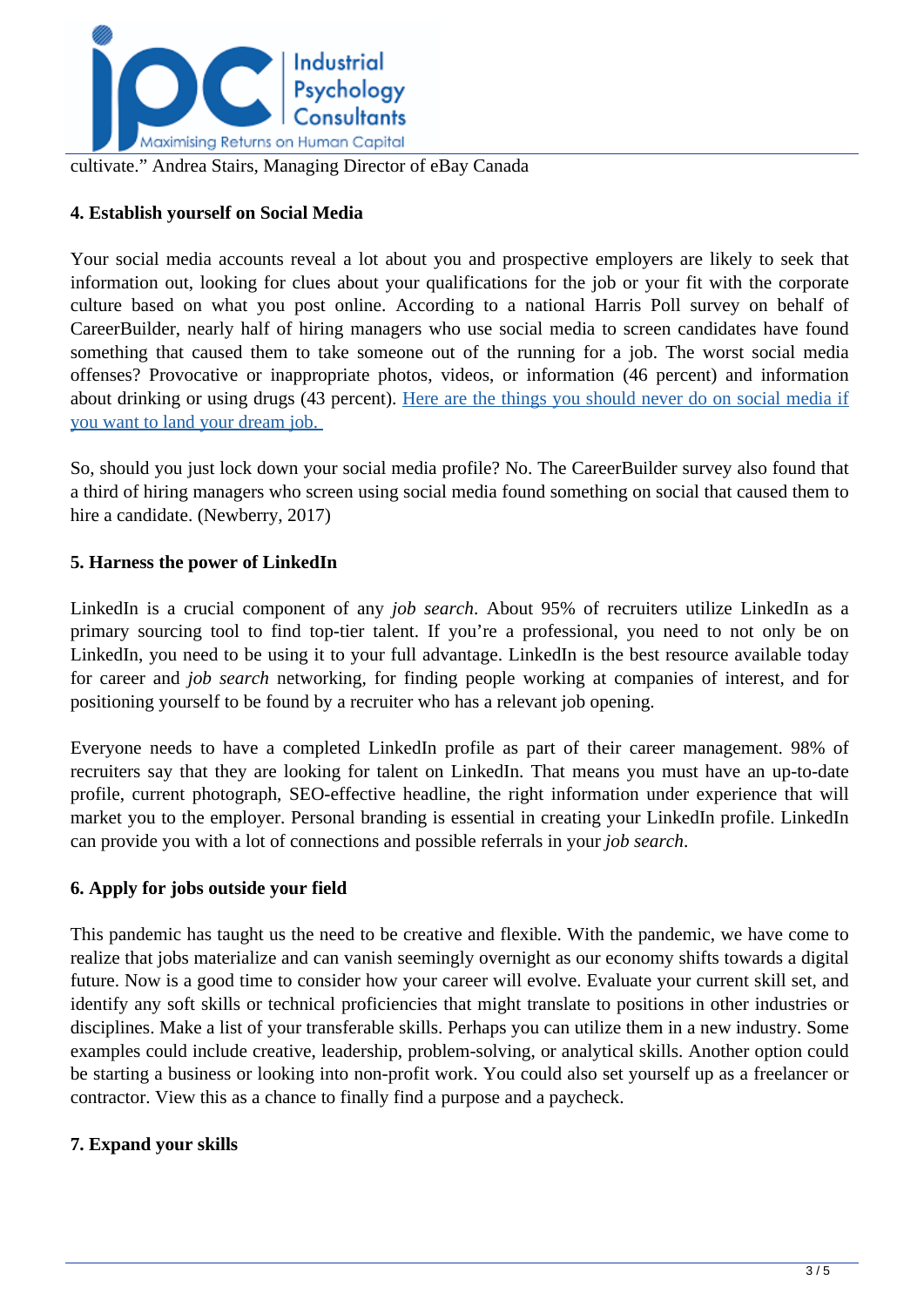

As organizations are transforming, this is the time to advance your skills. Jobs are transforming, see what new skills are being required, and find ways to advance your current skills. If you are just entering the workforce or starting a new career, you might need more training or experience to get a job. Consider getting an internship or volunteering with an organization in your desired industry while applying for jobs. Use these opportunities to expand your network of contacts or advance to a full-time position. You might also take online courses or attend workshops to build certain skills or learn technologies and processes relevant to your industry. Update your resume as you gain more experience or accomplishments.

Hiring managers also say they have their eye out right now for people who are good at remote work. Skills that make people successful at remote work include "resourcefulness, autonomy, self-motivation, proactive collaboration, and written and verbal communication," says the Society for Human Resource Management. "Demonstrating an understanding of emerging technologies and trends can be a good way to get noticed by potential employers or clients, no matter your industry or specialization. That said, it's important that you can go 'beyond the buzzwords' of things like artificial intelligence, machine learning, or robotic process automation," says Morel, CEO of custom software development and business innovation consulting firm Frogslayer. Morel believes that candidates with practical technical skills will always have an advantage over those without them.

Data analysis from the Pew Research Center shows that job categories requiring social, technical, and analytical skills are growing significantly faster than the average for all job categories.

## **8. Create a winning CV**

With the current COVID 19 pandemic most interviews are now taking place online. Have work stories ready about your accomplishments. Many times employers are asking situational questions, and you will need these stories to answer them appropriately. Write out your answers to questions in advance so that you can be ready to answer when you're staring at them online. Make use of the STAR (**situation, task, action, and result**) model when addressing behavioral and situational interview questions. This method will help you prepare clear and concise responses using real-life examples. Hiring managers ask behavioral interview questions to determine whether you are the right fit for a job.

By using the STAR strategy, you can make sure you are fully addressing the interviewer's question while also demonstrating how you were able to overcome previous challenges and be successful. While you will not know the interview questions ahead of time, most behavioral interviews will focus on various work-related challenges that demonstrate critical thinking and problem solving, and situations that showcase leadership skills, conflict resolution, and performance under pressure.

## **9. Practice video interviewing:**

Given the current climate, you will likely be interviewing via Zoom, Skype, or some other video conferencing software. Don't underestimate how unpredictable technology can be. Look for a location where you can control your lighting and surroundings. Test your internet speed to be sure it's fast enough. Consider using an external microphone and webcam for better quality and do a complete run-